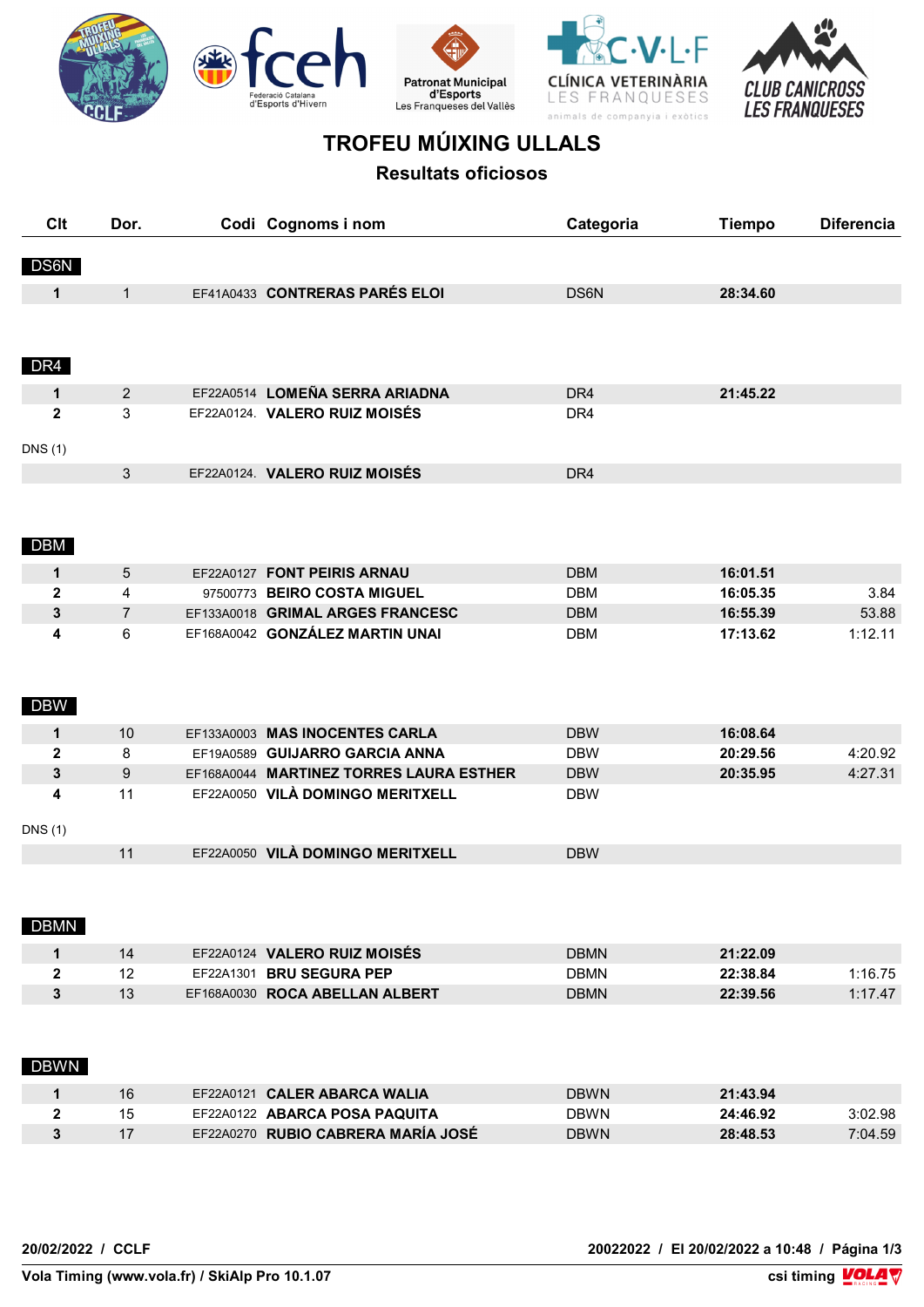









## **TROFEU MÚIXING ULLALS Resultats oficiosos**

| <b>Clt</b>   | Dor. | Codi Cognoms i nom                      | Categoria         | <b>Tiempo</b> | <b>Diferencia</b> |
|--------------|------|-----------------------------------------|-------------------|---------------|-------------------|
| <b>DBMV</b>  |      |                                         |                   |               |                   |
| 1            | 19   | DIA2061497 FORCADA RAMON                | <b>DBMV</b>       | 15:49.33      |                   |
| $\mathbf{2}$ | 18   | EF19A0008 CUADRA RODRÍGUEZ TONI         | <b>DBMV</b>       | 16:19.29      | 29.96             |
| 3            | 20   | DIA2061499 GALLARDO FERNANDEZ JOSE      | <b>DBMV</b>       | 21:29.67      | 5:40.34           |
| 4            | 21   | EF22A0018 SUBIRANA CHAVES SERGI         | <b>DBMV</b>       | 21:36.71      | 5:47.38           |
| 5            | 25   | EF22A0116. HURTADO VELASCO ORO          | <b>DBMV</b>       | 27:07.58      | 11:18.25          |
|              |      |                                         |                   |               |                   |
| <b>DBWV</b>  |      |                                         |                   |               |                   |
| 1            | 23   | EF19A0022 VIVES SOLÉ DOLÇA GISELA       | <b>DBWV</b>       | 18:05.81      |                   |
| $\mathbf{2}$ | 24   | EF168A0512. VON PODOLSKY MARTINO MARINA | <b>DBWV</b>       | 21:03.77      | 2:57.96           |
| 3            | 22   | EF19A0025. CUATRECASES VALLS LAURA      | <b>DBWV</b>       |               |                   |
| DNS(1)       |      |                                         |                   |               |                   |
|              | 22   | EF19A0025. CUATRECASES VALLS LAURA      | <b>DBWV</b>       |               |                   |
| DS1M         |      |                                         |                   |               |                   |
| 1            | 26   | EF22A0494 FRANCO NORIEGA RAUL           | DS1M              | 19:23.95      |                   |
| $\mathbf{2}$ | 27   | DIA2061498 GARCIA RONCERO MARCOS        | DS <sub>1</sub> M | 22:50.36      | 3:26.41           |
| 3            | 28   | EF22A0261 MORENO BUENO MANEL            | DS1M              | 26:21.05      | 6:57.10           |
| DS1W         |      |                                         |                   |               |                   |
| 1            | 30   | EF19A0017 SALVADÓ BENSAID JORDANA       | DS <sub>1</sub> W | 19:16.47      |                   |
| 2            | 29   | DIA2061496 BOHIGAS BURGUERA ANNA        | DS <sub>1</sub> W | 37:03.59      | 17:47.12          |
| DS2          |      |                                         |                   |               |                   |
| 1            | 35   | DIA2061494 PARAROL VILAJUANA DAVID      | DS <sub>2</sub>   | 14:35.29      |                   |
| $\mathbf{2}$ | 34   | EF19A0016 MUÑOZ MUÑOZ OSCAR             | DS <sub>2</sub>   | 14:55.36      | 20.07             |
| 3            | 33   | EF22A0120 CARDONA HERNANDEZ ORIOL       | DS <sub>2</sub>   | 15:29.96      | 54.67             |
| 4            | 31   | EF168A0039 ARTERO VILA DANIEL           | DS <sub>2</sub>   | 15:52.32      | 1:17.03           |
| 5            | 32   | EF168A0004 BONILLA GINER JAVIER         | DS <sub>2</sub>   | 16:41.56      | 2:06.27           |
| 6            | 36   | DIA19A0001 POMBO NAVARRO CESAR          | DS <sub>2</sub>   | 29:53.66      | 15:18.37          |
| <b>DCM</b>   |      |                                         |                   |               |                   |
| 1            | 40   | EF168A0489 REYMUNDI PEREYRA MARCEL      | <b>DCM</b>        | 22:25.29      |                   |
| $\mathbf{2}$ | 38   | EF22A0126 CIRIQUIAN MARTINEZ ARNAU      | <b>DCM</b>        | 23:26.20      | 1:00.91           |
| 3            | 37   | 97500773. BEIRO COSTA MIGUEL            | <b>DCM</b>        | 23:56.94      | 1:31.65           |
| 4            | 39   | DIA2061495 TORRENTS SOLA JORDI          | <b>DCM</b>        | 29:31.79      | 7:06.50           |
| 5            | 41   | EF22A0261. MORENO BUENO MANEL           | <b>DCM</b>        | 33:30.25      | 11:04.96          |

**20/02/2022 / CCLF 20022022 / El 20/02/2022 a 10:48 / Página 2/3**